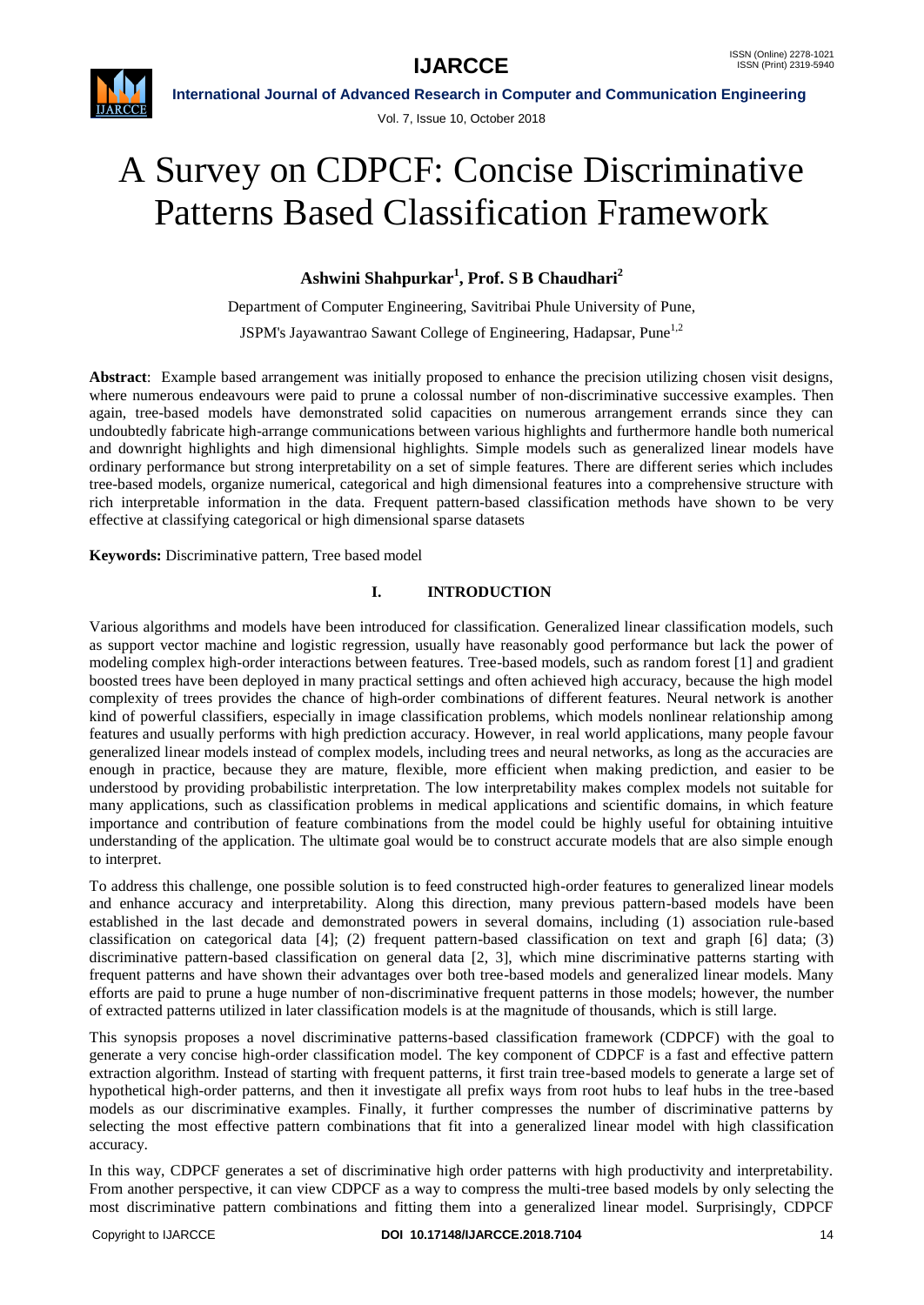

Vol. 7, Issue 10, October 2018

achieves comparable or even improved performance over the original tree-based models with only storing dozens of robust discriminative patterns. Such models can also be extremely useful for applications (e.g., mobile apps), where model storage and online computational cost are restricted.

 To tackle existing disadvantages, this system proposed a novel concise discriminative patterns-based classification framework (CDPCF) with the goal to generate a very concise high-order classification model.

 The key component of CDPCF is a fast and effective pattern extraction algorithm. Instead of starting with frequent patterns, it first train tree-based models to generate a large set of hypothetical high-order patterns, and then it explore all prefix paths from root nodes to leaf nodes in the tree-based models as our discriminative patterns.

 Finally, it further compresses the number of discriminative patterns by selecting the most effective pattern combinations that fit into a generalized linear model with high classification accuracy.

### **II. RELATED WORK**

In this paper [1], they propose a systematic framework for frequent pattern-based classification and give theoretical answers to several critical questions raised by this framework. The significant improvement is achieved in classification accuracy using the frequent pattern-based classification framework. In light of this methodology, combined with a proposed include determination calculation, discriminative continuous examples can be produced for building top notch classifiers. A compelling and productive component determination calculation is proposed to choose an arrangement of continuous and discriminative examples for characterization. It achieves good scalability and high accuracy in classifying large datasets. Visit designs are valuable by mapping the information to a higher dimensional space. Each time, one part is used for test and the other parts are used for training. It could harm the classification accuracy due to over fitting. Frequent pattern-based classification methods [2] have shown to be very effective at classifying categorical or high dimensional sparse datasets. They proposed a direct discriminative pattern mining approach DDPMine which directly mines the discriminative patterns and integrates feature selection into the mining framework. They introduce a "feature-centered" mining approach that generates discriminative patterns sequentially on a progressively shrinking FP-tree by incrementally eliminating training instances. It tackles the efficiency issue easily arising from the two-step approach. Associative classification methods in terms of both accuracy and efficiency. Problem size reduces is slow process. It makes system complex.

Their two step approach [3], which combines random forest and a stepwise selection, provides a realistic approach for selecting an optimal set of features within a reasonable computational time. They also assessed the prediction performance dependency on the initial state of the stepwise selection. Finally, domain linker predictions that consider only local sequence characteristics cannot yield a perfect predictor. DROP (Domain linker pRediction using OPtimal features) performances were superior to previously developed domain linker predictors trained without systematic optimization of the features. They used fast two-step feature selection approach. A useful approach for improving predictions of properties. DROP of features not typically used for boundary prediction. Features that decreased the prediction performances. A significant problem [4] in object detection and classification is that non-linear methods are too expensive for many tasks, while the classes are not well separated by linear hyperplanes in existing feature spaces. They approach this problem introducing an intermediate mapping step where examples are mapped from a given feature space to one where they are easier to separate using a linear classifier. They propose a sparse tree-based mapping method that learns a mapping of the feature vector to a space where a linear hyperplane can better separate negative and positive examples. Combining features from several mappings increases performance. Results mean location when utilized together with a complex straight model. Conceptual dissimilarities result in quite different decision boundaries. Rulefit is a method that does not explicitly create a feature mapping.

They present a comprehensive empirical study [5] of algorithms for fitting generalized additive models (GAMs) with spline and tree based shape functions. Also introduce a new GAM method based on gradient boosting of size-limited bagged trees that yields significantly more accuracy than previous algorithms on both regression and classification problems. The bias-variance analysis that explains how different shapes models influence the additive model. They apply these methods to six classification and six regression tasks. Best method on low- to medium-dimensional datasets. The objective of this work is to build exact models. Characterization issues while holding the comprehensibility of GAM models. They can be easily interpreted by users. They present a framework [6] called GA2M (Generalized Additive 2 Models) for building intelligible models with pairwise interactions. Adding pairwise connections to customary GAMs holds comprehensibility, while considerably expanding model exactness. They propose a novel method called FAST that efficiently measures the strength of all potential pairwise interactions. Therefore we propose a framework using greedy forward stage wise selection strategy to build the most accurate model in H. The build models those are more powerful than GAMs. For simplicity and without loss of generality use this approach. Accuracy drops as the number of feature pairs grows. Fake cooperation's might be accounted for over low thickness locales.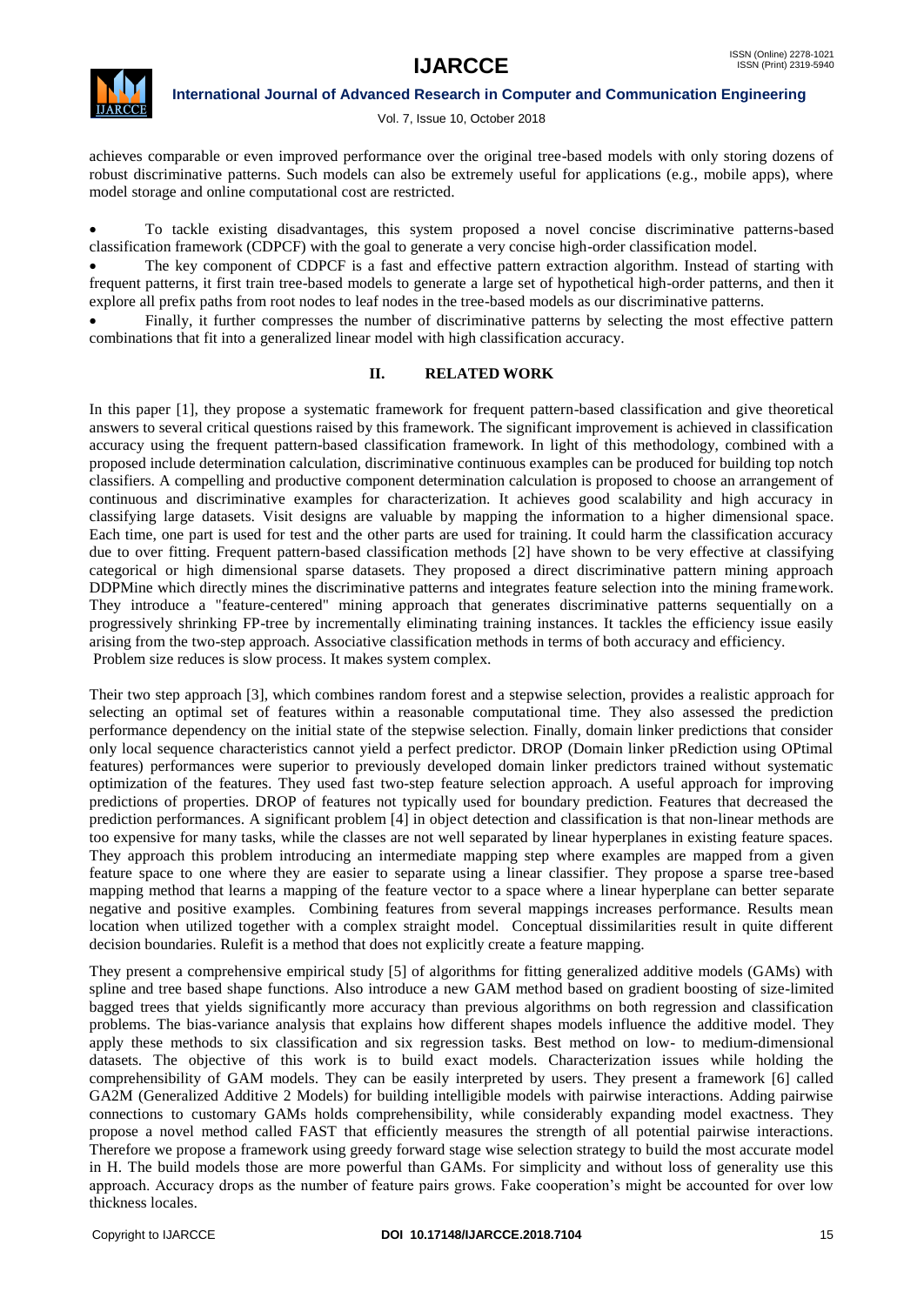

Vol. 7, Issue 10, October 2018

The two best calculations outflanked a technique [7] outlined by the test coordinators and also forecasts by ALS clinicians. The DREAM-Phil Bowen ALS Prediction Prize4Life challenge additionally recognized a few potential nonstandard indicators of sickness movement including uric corrosive, creatinine and shockingly, circulatory strain, revealing insight into ALS pathobiology. The test brought about the accommodation of 37 novel calculations from which two winning passages were recognized. It provides both the most robust and the most reliable predictions. It had potential to reduce the population size needed to measure a drug effect by 20%. It has more costly clinical trials. Clinician showed substantially less correlation to the true rate. They presented [8] a global refinement algorithm to improve the fitting power of a pre-trained random forest. They also developed a global pruning algorithm to reduce the over-fitting risk as well as the model size. To address the issues, they propose two techniques, global refinement and global pruning, to improve a pre-trained random forest. The enhanced irregular timberland accomplishes better exactness and littler model size, contrasted with standard arbitrary backwoods and some best in class variations. Optimization is efficient and the testing speed is as fast. The refined model has better execution and littler stockpiling cost. The approach is not suitable for random forest. It does not effectively minimize the global training loss. They focus on the validity [9] of predictive models for monitoring health status, including both model performance and model interpretation. Also, the tree-based models: decision tree and DPClass; provide significant insights into how demographics interact in model prediction. They not only provide promising solutions to monitor health status by simply carrying a smartphone, but also demonstrate how demographics influence predictive models of cardiopulmonary disease. Higher predicting power and better interpretable mechanism. This gives us a potential solution to automatically detect different demographic cohorts. They won't be able to obtain a daily status and risk change for all patients that much efficiently. Population measurement of health status from carried phones with less accuracy. Their results show that [10] a large, deep CNN is capable of achieving record-breaking results on a highly challenging dataset using purely supervised learning. It is prominent that their system's execution corrupts if a solitary convolutional layer is expelled. To lessen overfitting in the completely associated layers they utilized an as of late created regularization strategy called "dropout" that turned out to be extremely successful. Their network takes between 5 and 6 days to train on two GTX 580 3GB GPUs. It reduces overfitting in the fully connected layers. Very efficient GPU implementation of the convolution operation. They did not pre-process the images in any other way. It seems, by all accounts, to be excessively costly for enormous neural systems.

### **III. PREDICTION FRAMEWORK**

The prediction of system [11] reliability and availability requires that the R&A requirements are derived in a specified way. In this paper, a framework was defined for comparing existing reliability and availability analysis methods from the software architecture point of view. Unwavering quality and accessibility must be designed into programming from the beginning of its advancement, and potential issues must be distinguished in the beginning times. The goal is to find which techniques are reasonable for the dependability and accessibility expectation of the present complex frameworks. To break down the unwavering quality of segment based applications as an element of their segments and interfaces. In this paper [12], they surveyed a large number of existing computational algorithms for miRNA target predictions.

The survey is carried out according to the two categories of the target prediction algorithms - the rule-based and the data driven approaches. Particularly, they provided a mathematical definition and formulated the problem of target prediction under the framework of statistical classification.

Finally, they tested a few different algorithms on a set of experimentally validated true miRNA-target pairs and a set of false miRNA-target pairs. In this paper [13], they have presented a novel benchmark framework for software defect prediction. The framework involves evaluation and prediction. In the assessment arrange, diverse learning plans are assessed and the best one is chosen. At that point, in the forecast organize, the best learning plan is utilized to construct an indicator with every single chronicled datum and the indicator is at last used to anticipate imperfection on the new information. The deformity indicator manufactures models as per the assessed learning plan and predicts programming deserts with new information as per the built model. In order to demonstrate the performance of the proposed framework used both simulation and publicly available software defect data sets.

## **IV. CONCISE DISCRIMINATIVE PATTERN**

In this paper [14], they have developed a new framework for mining association rules based on the minimal predictive rules (MPR) concept. They showed that their method can produce a small set of predictive rules. In particular, each govern in the outcome is essential since it briefly depicts an unmistakable example that can't be clarified by some other run in the set. Their experiments on several synthetic and UCI datasets demonstrate the advantage of our framework by returning smaller and more concise rule sets than the other existing association rule mining methods. They call these rules the class association rules. To achieve the goal, first introduce the concept of the minimal predictive rules (MPR).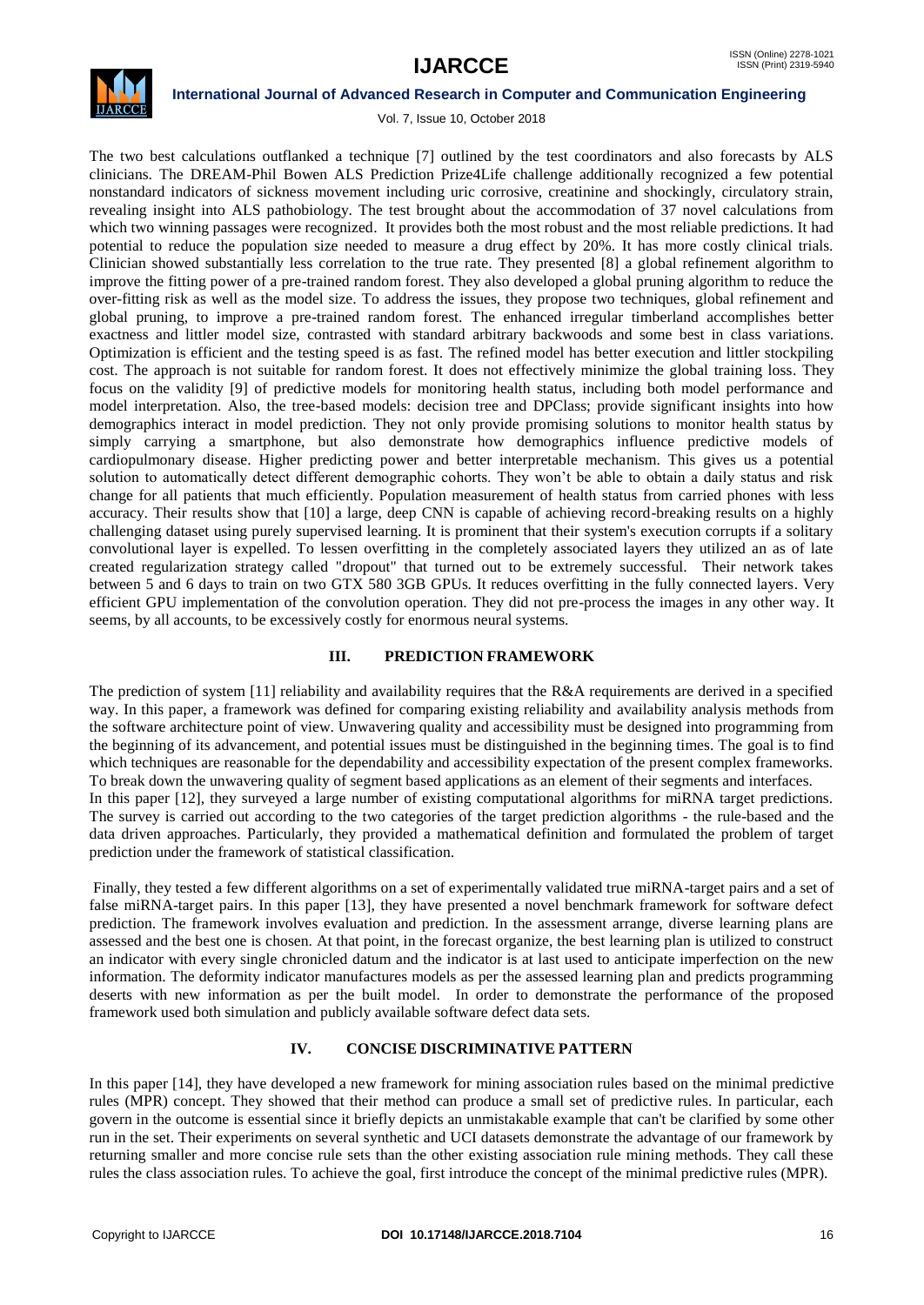

Vol. 7, Issue 10, October 2018

This review paper [15] addresses all the major aspects of an object detection framework. These include feature selection, learning model, object representation, matching features and object templates, and the boosting schemes. This examination gives a starter, succinct, yet entire foundation of the protest recognition issue. The researchers can choose a framework suitable for their own specific object detection problems and further optimize the chosen framework for better accuracy in object detection. The techniques that utilization edge-based component compose extricate the edge guide of the picture and recognize the highlights of the question as far as edges. The main challenge in the development of the algorithm [16] for gaining high performance to enhance graph mining process is graph isomorphism which is the most costly step since it is an NP-complete problem. Because of expanding size and computational multifaceted nature of example in PC sciences the requirement for productive diagram mining calculation is expanding. This paper researches on correlation of diagram digging calculations and methods for finding the continuous examples. Visit design mining (FPM) is a critical piece of diagram mining that finds designs that reasonably speak to relations among discrete elements.

# **V. DISCRIMINATIVE PATTERN- BASED PREDICTION FRAMEWORK (DPPRED)**

Frequent pattern-based classification methods [17] have shown to be very effective at classifying categorical or high dimensional sparse datasets. In this study, they proposed a direct discriminative pattern mining approach DDPMine which directly mines the discriminative patterns and integrates feature selection into the mining framework. They examine the efficiency issue that arises from the two-step mining framework and propose a direct mining solution. DDPMine accomplishes requests of size speedup with no minimization of arrangement exactness.

In this paper [18], they propose an effective and concise discriminative pattern-based classification framework (DPClass) to address the general classification problem and provide interpretability by incorporating a limited number of discriminative patterns. Comprehensive experiments have demonstrated that DPClass is able to model high-order interactions and present a small amount of interpretable patterns to help human experts understanding. DPClass could increase far and away superior precision by just utilizing best 20 discriminative examples. Moreover, they further compress the number of discriminative patterns by selecting the most effective pattern combinations that fit into a generalized linear model. In this thesis [19], an effective and concise discriminative pattern-based learning framework (DPLearn) is proposed to address the general classification and regression problems and provide interpretability by incorporating a limited number of discriminative patterns. Additionally, the quantity of discriminative examples is additionally compacted by choosing the best example mixes that fit into a summed up straight model. DPLearn first trains tree-based models to generate a large set of hypothetical high-order patterns, and then all prefix paths from root nodes to leaf nodes in the tree-based models are extracted as discriminative patterns.

### **CONCLUSION AND FUTURE WORK**

This synopsis proposed an effective and Concise Discriminative Pattern-Based Classification Framework (CDPCF) to address the general classification problem and provide interpretability by incorporating a limited number of discriminative patterns. CDPCF first extracts the prefix paths from root nodes to non-leaf nodes in tree-based models as candidate discriminative patterns and then further compress the number of discriminative patterns by selecting the most effective pattern combinations according to their predictive accuracy in a generalized linear model. Comprehensive experiments have demonstrated that CDPCF is able to model high-order interactions and present a small amount of interpretable patterns to help human experts understanding the classification tasks. Moreover, it provides comparable or even better accuracy than the previous state-of-the-art pattern-based classification model and the uncompressed random forest model. In future, we plan to extend our CDPCF to a uniform machine learning framework CDPLearn, which supports multi-classes classification, regression, and ranking along the same discriminative pattern selection direction. Another possible direction is to apply CDPCF to labeled textual and sequential data targeting on finding interesting patterns.

### **ACKNOWLEDGEMENT**

I profoundly grateful to **Dr. S B Chaudhari** for his/her expert guidance and continuous encouragement throughout to see that this project rights its target since its commencement to its completion. I would like to express my deepest appreciation towards Principal, **Dr. M G Jadhav** HOD department of computer engineering, **Dr. S B Chaudhari** and PG coordinator, **Prof. M D Ingale.** I must express my sincere heartfelt gratitude to all staff members of computer engineering department who helped me directly or indirectly during this course of work. Finally, I would like to thank my family and friends, for their precious support.